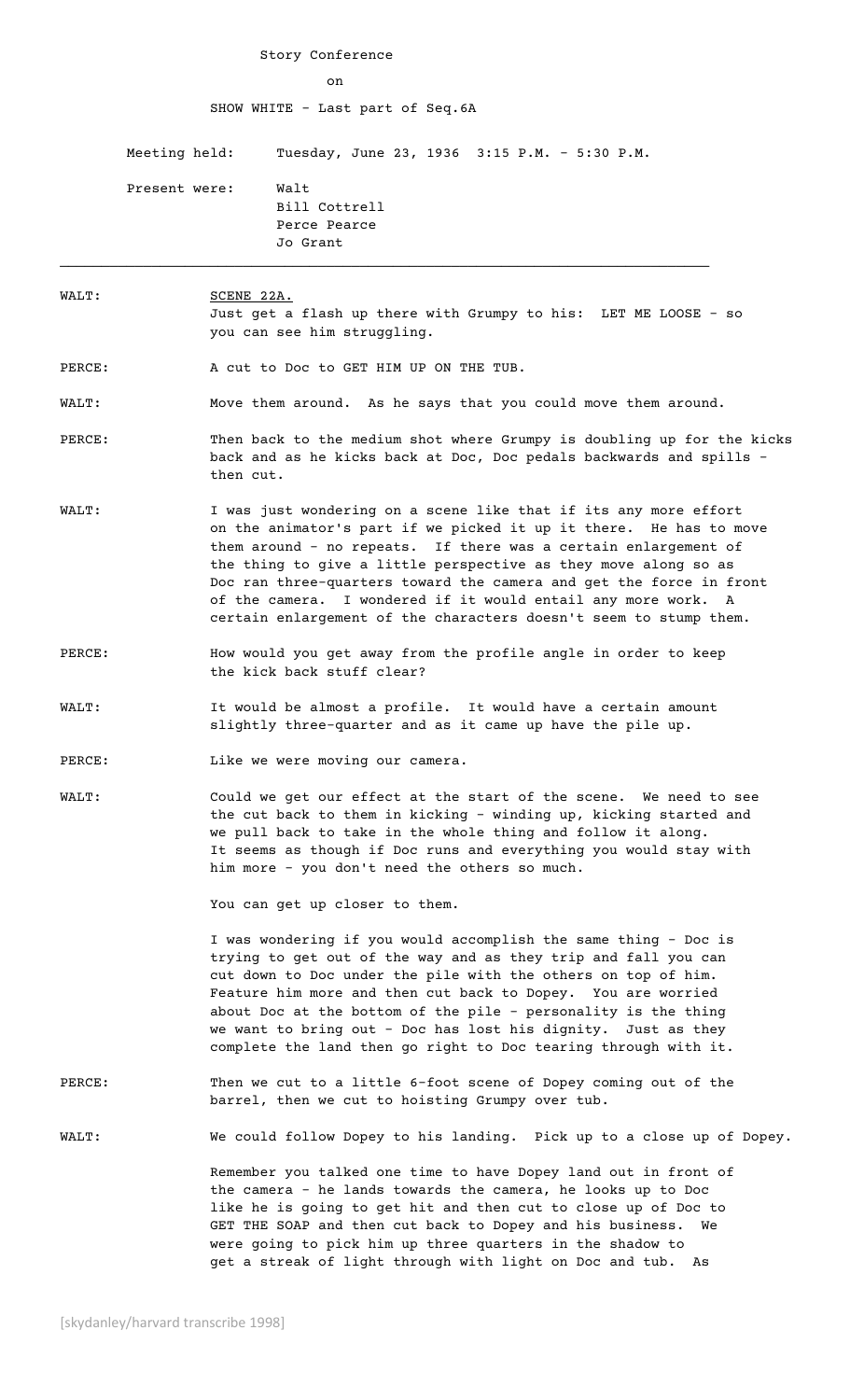STORY CONFERENCE - LAST PART OP SEQUENCE 6A. **Page 2.** 

- WALT: he gets up and runs out he runs out of the shadow into light and as he runs along on the pan, he will run in shadow again and then into the light where the soap is. The business of the soap will be in light all the way through
- PERCE: SCENE 28. This a long shot of group with Grumpy on tub. Scene starts with a padded pick up end starts with NOW SCRUB GOOD AND HARD IT CAN'T BE DENIED.
- WALT: Do you think that will sound good?
- PERCE: It leads into it nicely.
- WALT: The hobby-horse could be out of rhythm.
- PERCE SCENE 28. This will bring the chorus to IT'S GOOD FOR THE SOUL AND IT'S GOOD FOR THE HIDE and Grumpy goes bluddle uddle ud.
- WALT: You want to climax it with the bluddle uddle ud.

I think they should be soaping on this general shot and then souse him in.

- PERCE: They will be.
- WALT: I think there should be a lot of lather on the stuff and eyes coming out of the lather.

(Dopey swallowing soap.)

- WALT: We had that thing of bubbles coming out of Dopey's ears then two large bubbles come out and he looks and then they pop. If we have Dopey dancing around where he shakes his head with water in it I was wondering if we could get the sound of something empty.
- PERCE: We should get a very funny sound effect. We had something like that with the soap in his stomach.
- WALT: If he has water in his head, soap in his stomach and then spoon in his stomach we could carry that business through. Dopey swallowing the spoon is a follow up with the business here.
- PERCE: This helps build that.
- WALT: If we bring Grumpy's nose in for a lot of punishment it will be funny.
- WALT: SCENE 28. Have more bubbles in the air in this scene.
- WALT: SCENE 31. I wonder if that violent action will be as funny as the stuff of shining him up. We don't need the sneeze. I think it would be better to get the personality of the shining up. I don't think we should feature the sneeze at all - just get the business of shining Grumpy up and not have it too long.
- PERCE: We could get by on 19 feet.
- WALT: I was wondering from the struggle where Doc says GET THE SOAP and then all that stuff of Dopey if we could have some kind of goofy music. Frank had an idea to get goofy music for Dopey, but it should be tied in with the song every time we come back to the group it should come right back to that part.

SCENE 35. We don't want to take too long at the end here. Grumpy could come out of water and look around with the look of WHERE ARE THEY then sees the wreath on his head then cut. We don't want to take too much time because we cut inside.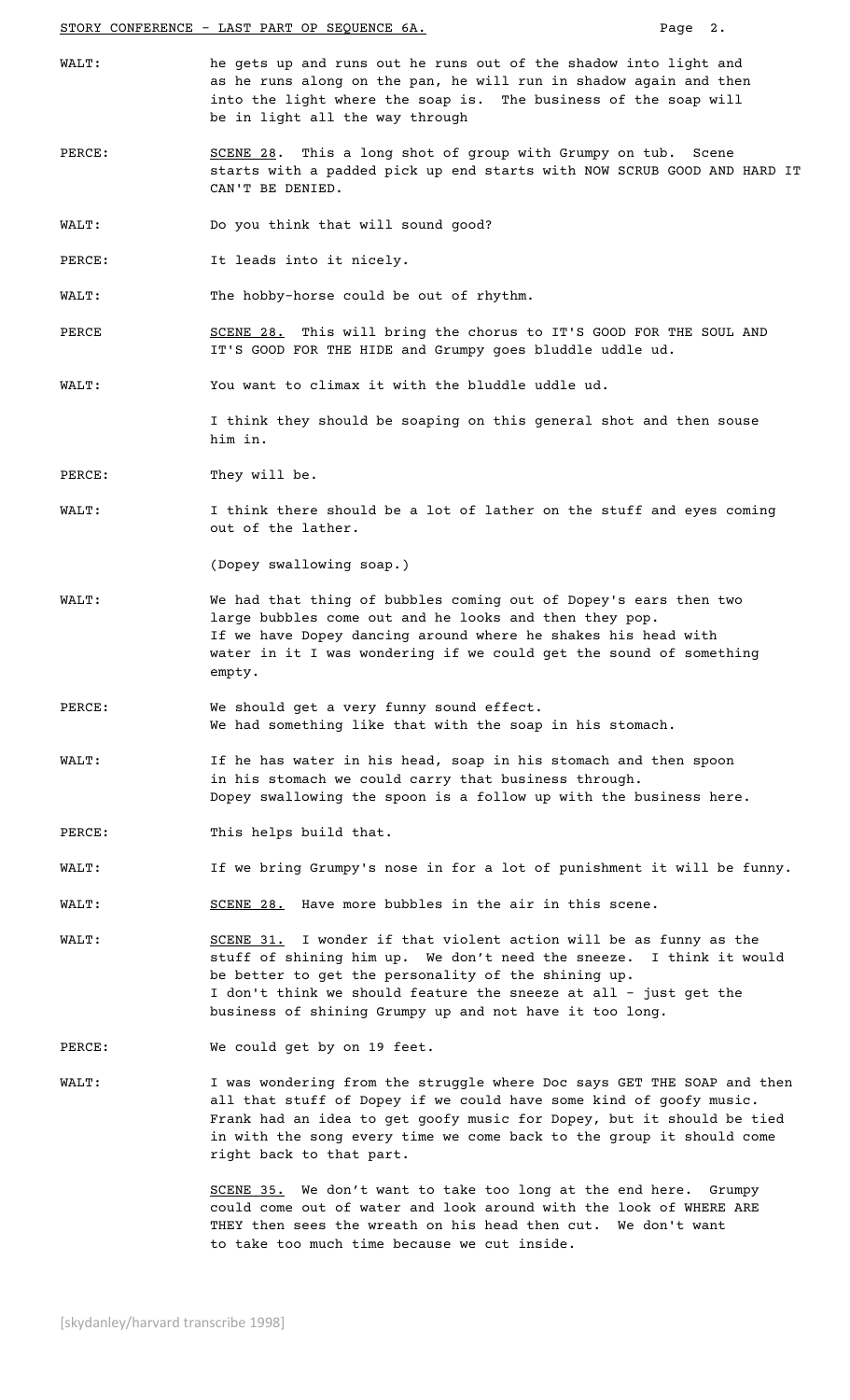STORY CONFERENCE - LAST PART OP SEQUENCE 6A. **Page 3.** 

and Joe's version.)

WALT: I like the wreath and the bubbles coming up the middle of it. SCENES 28A and 28B. I like the close up of arms working on Grumpy. (Bill

Scene 28B will start on the middle of Bar 296.

WALT: You can have a certain amount of camera move, but it would be more like they were pulling Grumpy in. Keep your camera mainly with Grumpy because he is your center of interest.

> I saw instead of having them truck in - just have them putting the wreath on Grumpy's head and the last ribbon in his beard and then HE SMELLS LIKE A PETUITIA and then Grumpy immediately goes into YOU WILL PAY DEARLY FOR THIS. Somebody could be dropping rose pedals down.

- PERCE: I don't like to confuse that wreath with any other flower if we can keep it out.
- WALT: Can't we put flowers in beard too, but just the wreath around his head.
- PERCE: It would be funny with one guy doing a spring dance.
- WALT: It would be better to stay with Grumpy so we won't have trouble with the mob.

The combing out of Grumpy1s beard could go in with the polishing.

For the ending, the wreath is funnier than Bill's.

- BILL: Would you like to see Grumpy under water?
- WALT: I think it would be better with what we have here that we don't see him under water. It is going to be dark water anyway, because it is night.

SCENE 28. I think that business of the snap and sudden things happening and staying with Grumpy is the important thing. I don't know whether it is important to feature anyone but Grumpy.

- PERCE: Do you think business here with water can is funny?
- WALT: It funny to look at but I wonder if it wouldn't be more of a shock to the thing to have him all fixed up. You might show the bucket on a leg then you can see it come in.
- BILL: Maybe it is funnier to have the can over the head.
- WALT: Doc's dialogue is going on, but we can't let it interfere with our action.
- PERCE: It doesn't need to. You do feel that we have got to establish a semi shot.

WALT: We don't need very much of it - 5 feet is plenty.

These guys could be working on Grumpy soaping him up and have the guy with the scissor hold on his leg and Doc comes around with the bucket of water. After the singing cut to close up.

BILL: We have built up Grumpy daring them and they take it. They get Grumpy and I think we should stay with them for a certain value of carrying through what they are going to do with him. I think they should get him over to the tub.

BILL: How long is that business in the barrel?

PERCE: 6 feet.

[skydanley/harvard transcribe 1998] WALT: We won't even need that business in the barrel. In that other shot they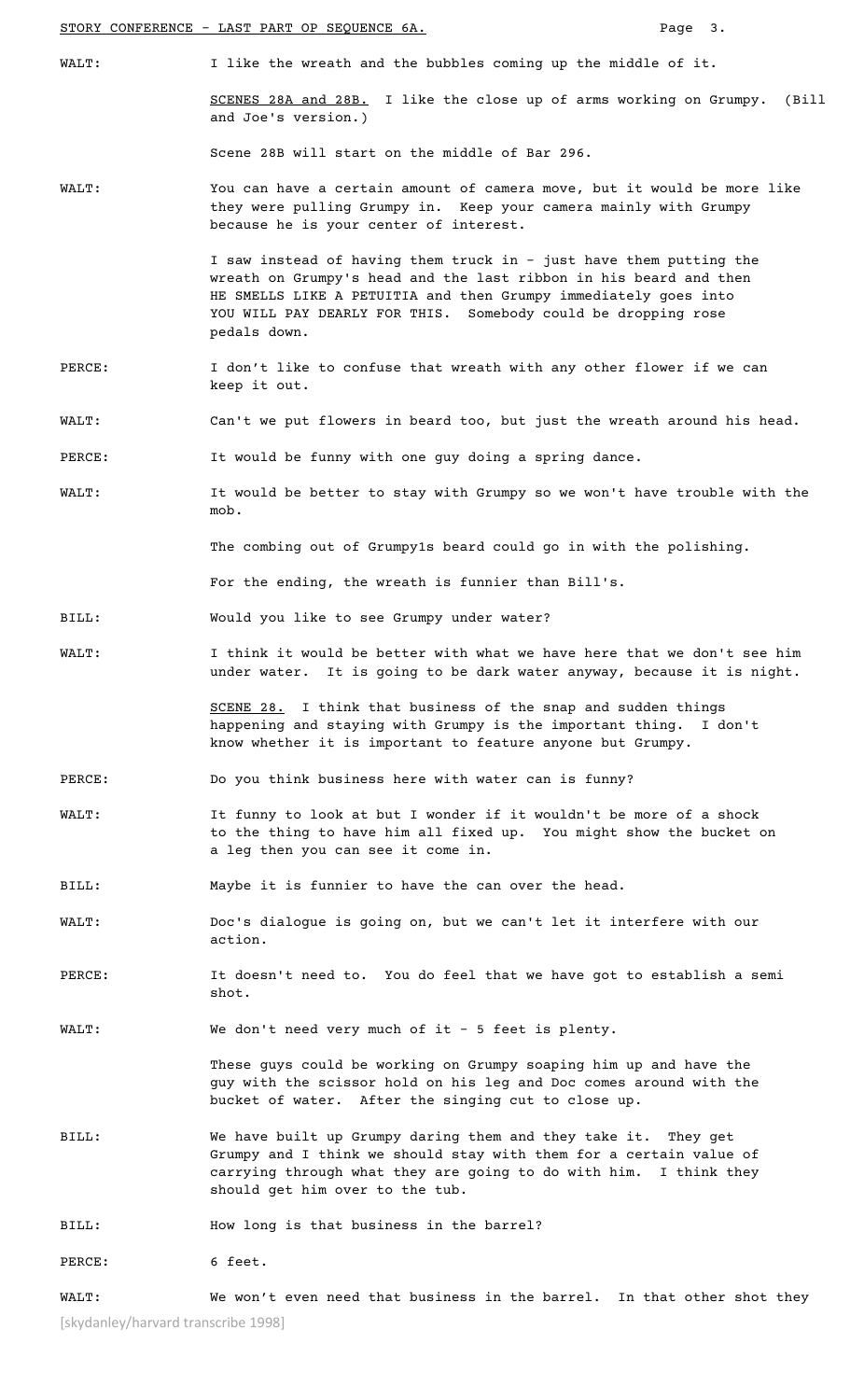WALT: are trying to get Grumpy up on the tub. (Cont'd.) J0E: We thought it was kind of late for Dopey to come up on the barrel.

- WALT: You really don't need that in there. You could either have Dopey just come in or cut to Dopey at the barrel as he comes out of it. Dopey could even be with the group. It would be silly if Dopey comes in and has ahold of another guys leg or foot and this fellow has to kick Dopey off. Maybe Dopey could get up on two of those fellows and hold Grumpy's nose.
- PERCE: The only thing I feel we don't want to take the show away from Grumpy.
- WALT: It would work in all right with Dopey with the mob, trying to work with them. Maybe Dock and Dopey could get knocked out. Doc around doing nothing and Dopey doing the same.

We tried to get them away for the soap action and keep them in one place on another thing.

- PERCE: We could do this possibly he could get socked in the chin, which I think is funny and cut to Dopey spilling in the debris of the barrel – maybe that would take him away from the others to bring him up to the tub.
- WALT: Grumpy could be kicking and Doc gets out of the way. You could work Dopey in and Doc could trip over him, but it would put you in a trap to get them out of there to get to the tub.

### PERCE: It won't work out.

## WALT: This other way we cut right to the tub where they are putting Grumpy in.

I feel that when they grab Grumpy they should carry on a little bit. This cut back to Dopey is very short, we get them right to the tub.

Why can't we when they start to carry Grumpy and the struggling is going on have a short flash of Grumpy and then a short flash of Doc where he falls down and then get the nigger pile - then cut to Dopey where he comes out of barrel and looks at them trying to get Grumpy up on the tub - Dopey runs in and trys to help and he could get a kick - then Doc says GET THE SOAP and Dopey gets up to get the soap. It will be moving faster. We can combine the thing and it can tie right in the same way – he can come up out of the barrel. It is moving so fast - they move along with Grumpy and by cutting to those two little shots gives us a break to change our pan. Doc falls down and there could be a big clatter while Dopey is coming out of barrel and the noise could be going on.

We can take any part of it and dub in an extra line with Grumpy saying something and, perhaps, cut in someone saying OUCH - it will cover any gap. We can have that going under Dopey all the time.

The footage on Scene 23 is open and we can do what we want to on that. Doc says in close up GET THE SOAP and have Doc's jowls vibrate to the dial.

I think the whole thing as a whole will give us nice excitement.

If you wanted to get more of Dopey - they start to carry Grumpy along - you could have them send Dopey right behind Doc - Dopey could fall and then Doc fall on Dopey - I was wondering if the pressure would send Dopey or shoot Dopey out or does it cover the lapse of time - and then I wonder if there is a laugh if you come back and here is Dopey in the barrel.

PERCE: There is some value in the surprise angle.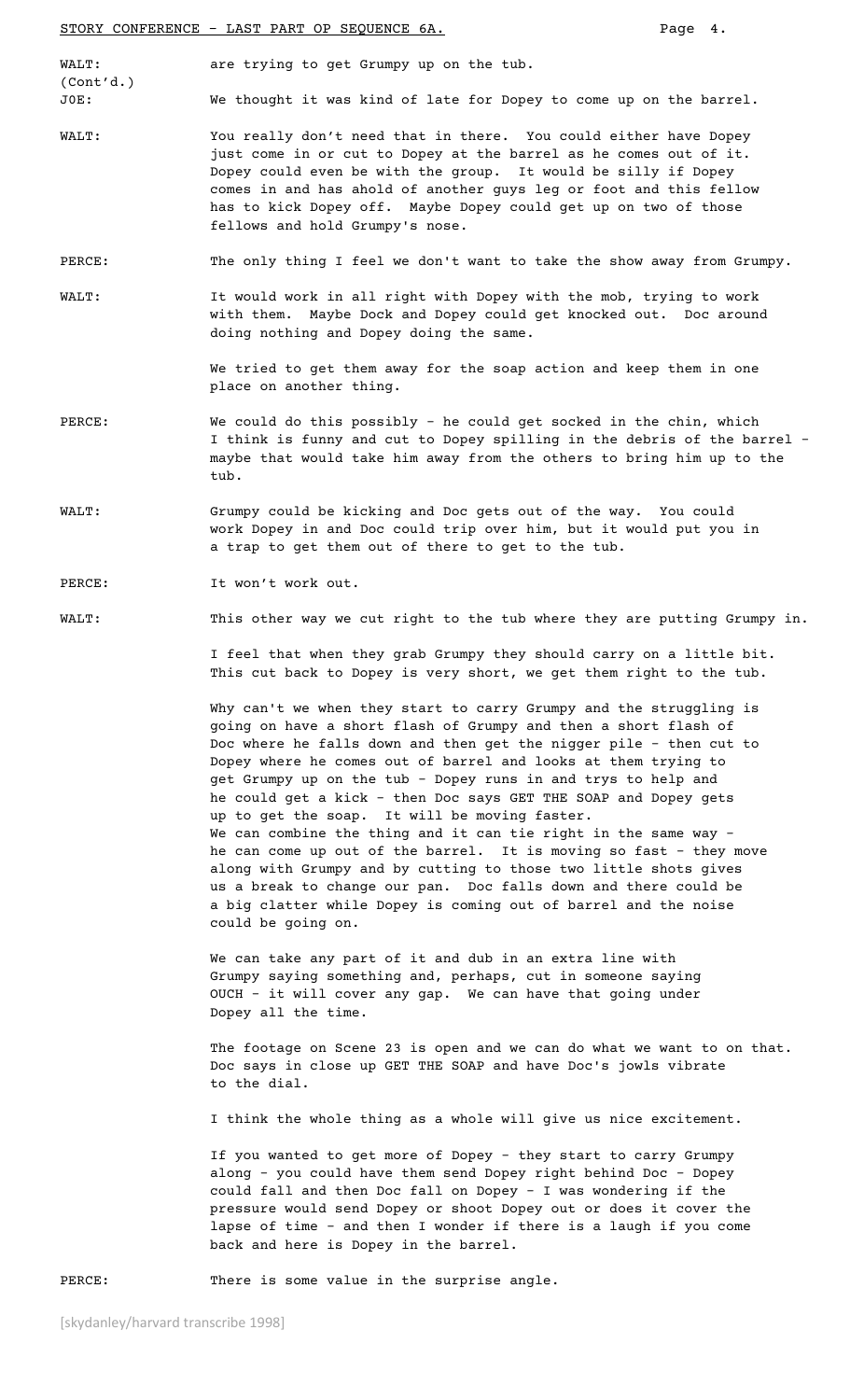#### STORY CONFERENCE - LAST PART OP SEQUENCE 6A. Page 5.

WALT: It will separate the stuff - if we can keep under Dopey - this crowding out so you don't lose them completely, but kind of keep them going on with laughter and come back into where Doc is singing. The whole business of the first part of Dopey there getting the soap - you hear the excitement going on – when you come back to them it is so built up that you are ready for them.

> I don't think Frank should make his music entirely different on Dopey, but just a crazy pattern.

Stay up close to Grumpy with the brushes on head and teeth scrubbing.

WALT: (To Bill Tytla) We figured we would open in action and stuff which would build you up 5 feet of him fighting and struggling. Then we cut to a close up of him with the scrubbing and go through the close up ready to souse him and cut to longer shot for the sousing. Then right after the souse somebody could pour a bucket of water over him right on the bluddle uddle just for the finish of it.

> They could be scrubbing him and then comes the big bucket of water and then start to scrub again and maybe get the teeth business which could lead up to the sousing and at the finish of bluddle uddle a fellow could come in with another bucket of water and throws it on him.

- PERCE: SCENE 28. We could have a couple more hands in with bar of soap while the brushing of the teeth is going on.
- WALT: They could souse him two or three times and then the final plop with a lot of laughter dieing out - then come back to Dopey. (Sc. 28A.) You can cut down, just roll it along and then bring it back just before we cut back. This second cut back could be the same type of thing. Feature your Grumpy.

#### PERCE: What do you think of cutting out the scene or would you leave it?

WALT: The depends on how the business works out. You see the shining, reflections - it's a gag, but it isn't a climax to the music.

> The fellow shining Grumpy's head could blow on head to make it shine better like one does (Bill Cottrell's gag) when shining glasses, and then he could look at the reflection of himself singing all the time, but not a stop for it. Another fellow could be cleaning Grumpy's ear and Grumpy could pull away - and you could get a shoe-shining fashion shining Grumpy snapping the rag. Maybe you won't need any sneeze - just have them working there happy. Maybe you could have a broken rake for the combing of his beard.

I like the manhandling business on Grumpy of pulling nose up and scrubbing teeth. You could show wrinkle in forhead during the teeth scrubbing.

You get the effect that they are busy, but keep it clear.

I think we ought to tie that business of Dopey into this business – what I mean, the music pattern carries through the whole thing.

If the bucket doesn't work in – drop it.

SCENE 22A – I would see Grumpy close in this scene.

PERCE: We start with medium shot where he is being polished and then close for the reflection.